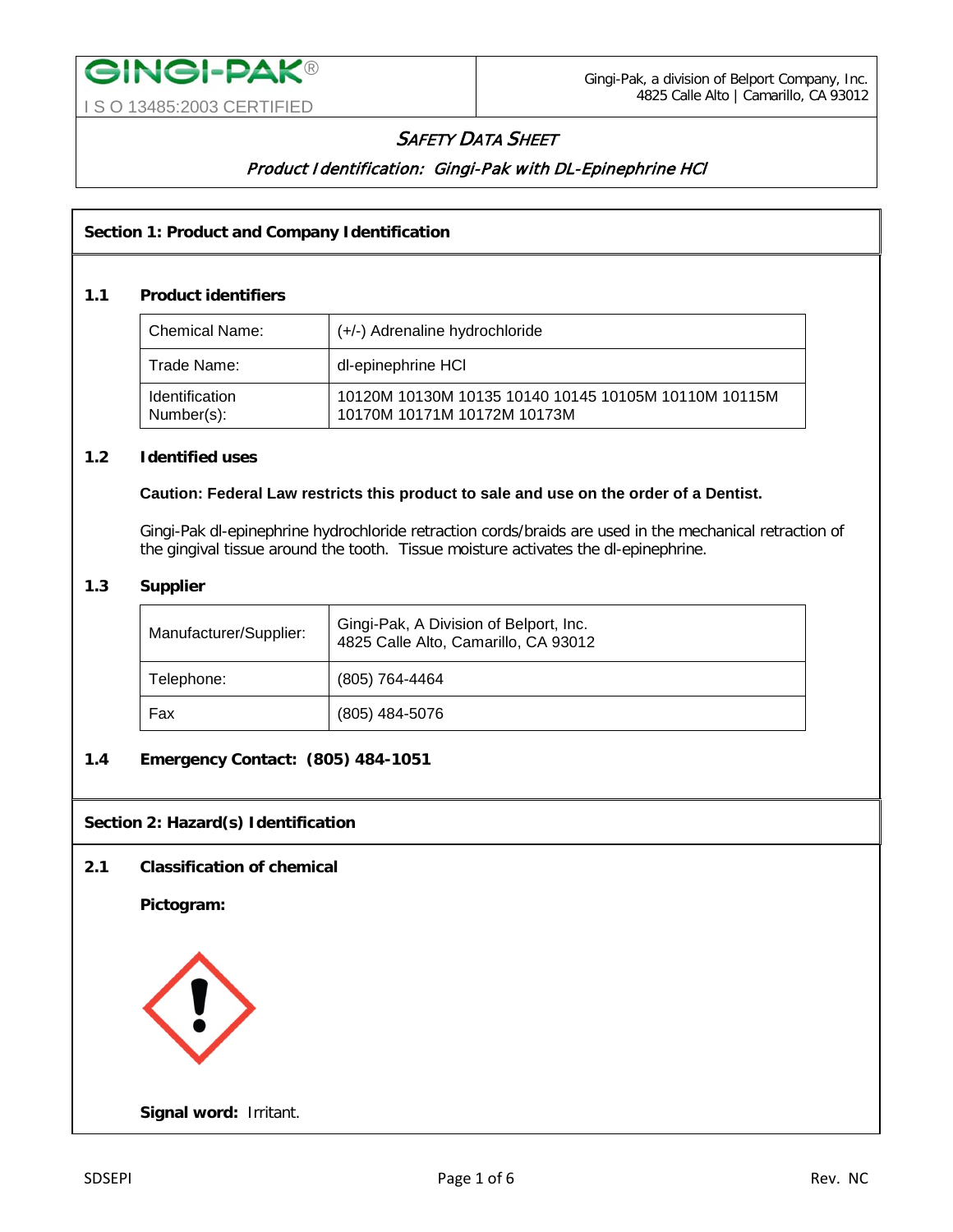# **SAFETY DATA SHEET**

Product Identification: Gingi-Pak with DL-Epinephrine HCl

## **2.2 Label elements, including precautionary statements**

#### **Primary routes of exposure**

• Inhalation: Rare.

**GINGI-PAK®** 

I S O 13485:2003 CERTIFIED

- Ingestion: Systemic reaction.
- Skin: May be an irritant.
- Eyes: Irratant.

#### **Precautionary statement(s)**

- IF INHALED: Remove to fresh air immediately. If not breathing, give artificial respiration. If breathing is difficult, give oxygen. Get immediate medical attention.
- IF INGESTED: DO NOT induce vomiting unless directed by medical personnel. Never give anything by mouth to an unconscious person. If large quantities of this material are swallowed, call physician immediately.
- IF ON SKIN: Wash affected area. Cover irritated skin with an emollient.
- IF IN EYES: Check for and remove any contact lenses. In case of contact, immediately flush eyes with copious amounts of water for at least 15 minutes. Cold water may be used. Get medical attention if irritation occurs.

## **Precaution: In individuals with cardiovascular disease, diabetes, hyperthyroidism and hypertension.**

#### **Hazardous statements**

- Acute: Heart palpitations, anxiety, rapid pulse.
- **Chronice:** Systematic reaction may aggravate existing medical conditions.

## **Section 3: Composition/Information on Ingredients**

- Common name and synonyms: Vasoconstrictor.
- Formula:  $C_9H_{13}NO_3$

| Constituent | <b>CAS Number</b> | RTFCS     |
|-------------|-------------------|-----------|
| Epinephrine | $51 - 43 - 4$     | DO2625000 |

#### **Section 4: First-Aid Measures**

- Inhalation: Remove to fresh air immediately. If not breathing, give artificial respiriation. If breathing is difficult, give oxygen. Get immediate medical assistance.
- Ingestion: DO NOT induce vomiting unless directed by medical personnel. Never give anything by mouth to an unconscious person. If large quantities of this material are swallowed, call physician immediately.
- Skin: Wash affected area.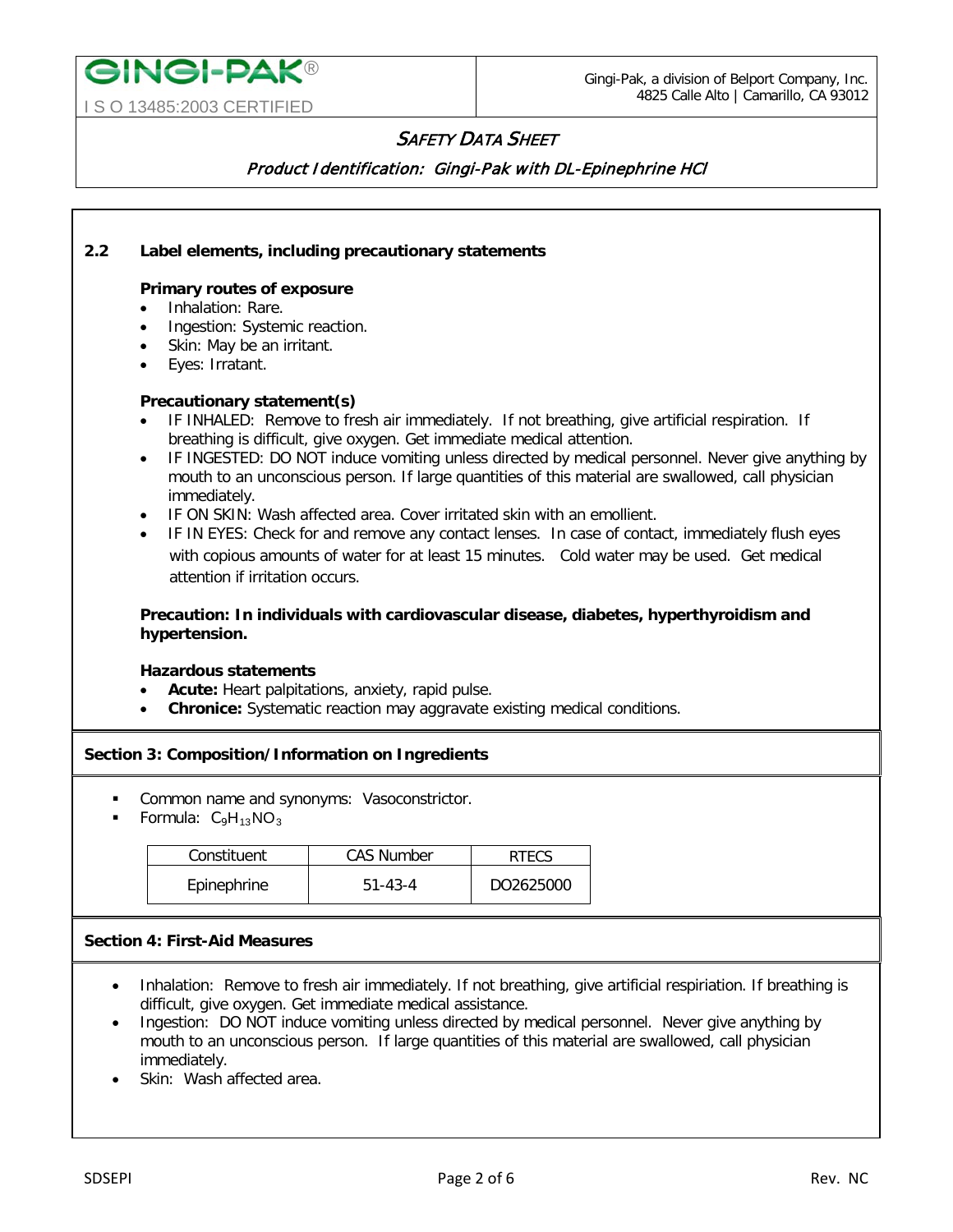

# **SAFETY DATA SHEET**

Product Identification: Gingi-Pak with DL-Epinephrine HCl

 Eyes: Check for and remove any contact lenses. In case of contact, immediately flush eyes with copious amounts of water for at least 15 minutes. Cold water may be used. Get medical attention if irritation occurs.

# **Section 5: Fire-Fighting Measures**

- Extinguishing Media:  $CO<sub>2</sub>$  dry foam powder, water spray.
- **Flammability of Product: May be combustible at high temperature.**
- Unusual fire and explosion hazards: Hazardous fumes.

## **Section 6: Accidental Release Measures**

- Steps to be taken if material is released or spilled: Absorb and flush area with water.
- Waste disposal method: Dispose of all wastes in accordance with Federal, State, and Local regulations.
- **Environmental hazards: N/A**

# **Section 7: Handling and Storage**

- **Handling Precautions: General care.**
- **Storage Precautions: Keep container tightly closed.**
- :

# **Section 8: Exposure Controls/Personal Protection**

- **•** Ventilation: Local ventilation.
- **Respiratory Protection: Dust mask recommended.**
- **Protective Gloves: Suitable to avoid contact.**
- **Eye Protection: Safety Glasses**
- Medical Surveillance: N/A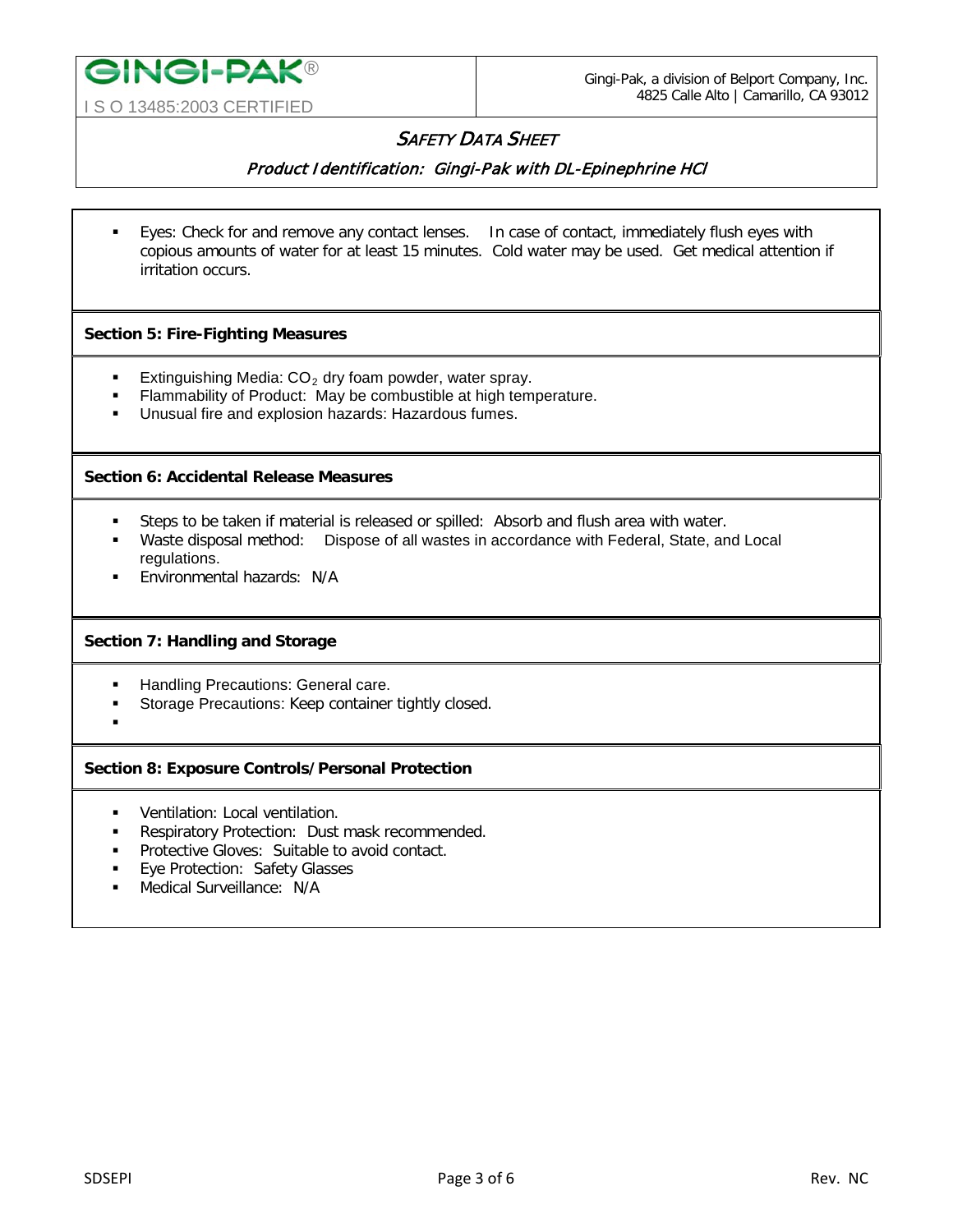# I S O 13485:2003 CERTIFIED

**GINGI-PAK®** 

# **SAFETY DATA SHEET**

# Product Identification: Gingi-Pak with DL-Epinephrine HCl

## **Section 9: Physical and Chemical Properties**

#### **Information on physical and chemical properties:**

- Appearance (physical state, color, etc.): White powder-dry form and light yellow to clear liquid.
- Odor/Odor threshold: No data available.
- Upper/lower flammability or explosive limits: No data available.
- pH (1% soln/water): 9.0 at g/l
- Relative density: No data available.
- **Melting point: 211 °C (411.8 °F)** 212 C
- Freezing point: No data available.
- Initial boiling point and boiling range: No data available.
- Flash point: No data available.
- **Evaporation rate: No data available.**
- Flammability (solid, gas): No data available.
- Upper/lower flammability or explosive limits: No data available.
- **Vapor pressure: No data available.**
- Vapor density: No data available.
- Relative density: No data available.
- Solubility:
	- Very slightly soluble in cold water.
	- Insoluble in diethyl ether, acetone.

Readily soluble in aqueous solutions of mineral acids and sodium hydroxide and potassium hydroxide. Insoluble in chloroform, oils, aqueous solutions of ammonia and of alkali carbonates. Very slightly soluble in alcohol.

Solubility in Water: 1000mg/l @ 20-25 deg. C.

- Partition coefficient: n-octanol/water: No data available.
- Auto-ignition temperature: No data available.
- **-** Decomposition temperature: No data available.
- Viscosity: No data available.

## **Section 10: Stability and Reactivity**

#### **Stability**

- Stability: Stable
- Conditions of Instability: Excess heat, incompatible materials, light, air.
- Incompatibility with various substances: Reactive with oxidizing agents, alkalis.

**Reactivity:** Air and light sensitive.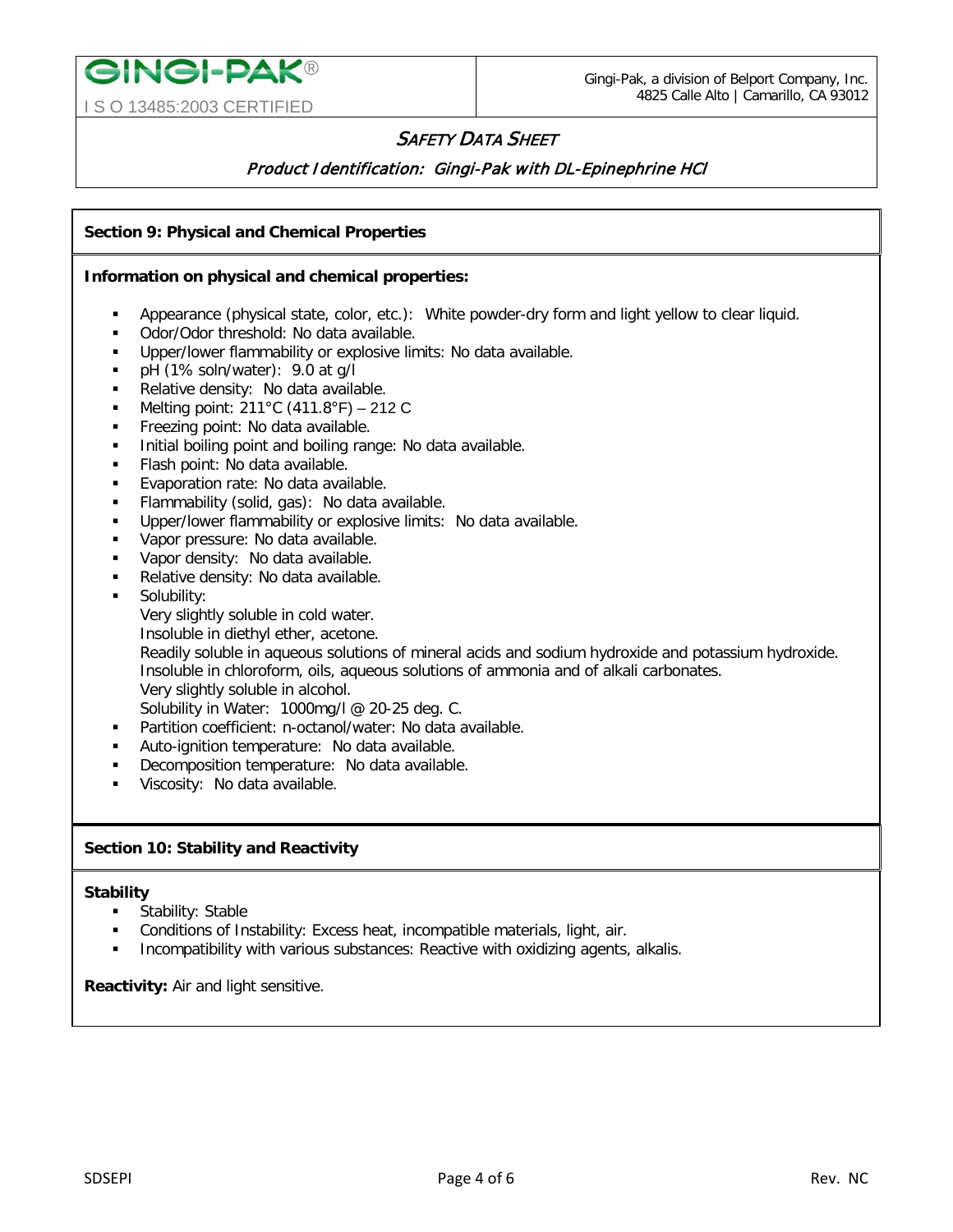

# I S O 13485:2003 CERTIFIED

**GINGI-PAK®** 

# **SAFETY DATA SHEET**

Product Identification: Gingi-Pak with DL-Epinephrine HCl

# **Section 11: Toxicological Information**

- Routes of Entry: Absorbed through skin. Dermal contact. Inhalation. Ingestion.
- Toxicity to Animals: Acute dermal toxicity (LD50): 62 mg/kg [Rat]
- Chronic Effects on Humans: Mutagenic Effects: Mutagenic for mammalian somatic cells. Mutagenic for bacteria and/or yeast. May cause damage to the following organs: cardiovascular system, upper respiratory tract, central nervous system (CNS). Hazardous in case of skin contact (permeater), of ingestion, of inhalation. Slightly hazardous in case of skin contact (irritant).
- LDL oral rat 30mg/kg
- **LDL** oral mouse 50mg/kg
- LDL[Rat] Route: Intraperitoneal; Dose: 10mg/kg
- Potential Health Effects: Skin: May cause skin irritation. Eyes: May cause eye irritations. Inhalation: May be harmful if inhaled. Ingestion: Harmful if swallowed.

## **Section 12: Ecological Information (non-mandatory)**

- Ecotoxicity: Ecotoxicity in water (LC50): 40 mg/l 24 hours [Daphnia (daphnia)]. 31.7 mg/l 48 hours [Daphnia (daphnia)].
- **Persistence and degradability: No data available.**
- **Bioaccumulation potential: No data available.**
- **Mobility in soil: No data available.**
- Other adverse effects: No data available.

# **Section 13: Disposal Considerations (non-mandatory)**

Disposal method: Dispose of all wastes in accordance with Federal, State, and Local Regulations.

# **Section 14: Transport Information (non-mandatory)**

- DOT Classification: Not a DOT controlled material (United States).
- **IDENTIFICATION NUMBER: N/A**
- Hazard class: N/A
- **Labels required: N/A**